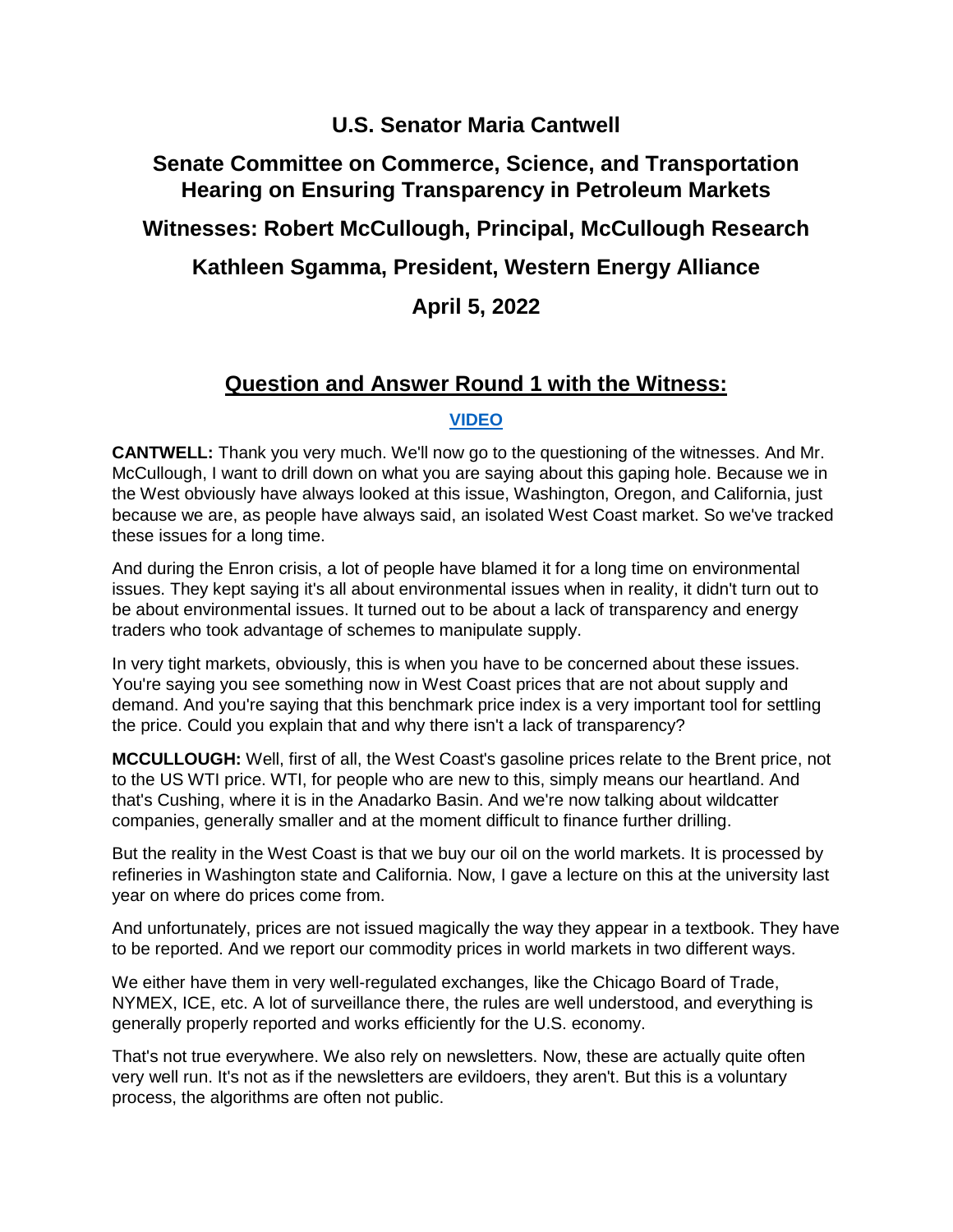The newsletters collect transactions, generally by voluntary submissions, and then generate an index.

Now that index then wanders through an entire economic process. So the refinery price to the middleman, the racks, depends on the index; quite often the price to the gas station, especially if it belongs to a major producer, depends on that index. It's literally written into the contract.

On the West Coast, we have one major price reporting agency. They're called the Oil Price Information Service. Been there for many years. Very effective, very interesting, central to the operation of the industry.

In 2012, Ms. Cantwell, certainly Mr. Wyden, Ms. Feinstein, looked into that. We wrote reports at that period. I appeared in hearings during that period. And we identified that there were sudden shifts in that didn't seem to match fundamentals at all.

October 1, 2012, we had a 50-cent increase in that index. No one ever could understand why that index changed. We had similar results in 2015. And then we had some last month.

Now, in a perfect world, the FTC would subscribe to that newsletter. My information is they don't. In a perfect world, the FTC would have experts that would understand the algorithm that OPEC chooses to go from transactions to prices.

And bear in mind, this isn't an economics textbook. This is the real world where that algorithm drives real dollars from real consumers' pockets to traders' profits, and that is a serious issue we discovered with Enron and their counterparties in 2003 with a FERC final report.

**CANTWELL:** Your time is about up, but so you see anomalies? You think, in the information you're looking at in those indexes – now, you see anomalies that you don't think are supply and demand?

**MCCULLOUGH**: Absolutely, there's a wide differential at the moment.

**CANTWELL:** Thank you.

#### **Question and Answer Round 2 with the Witness and Closing:**

#### **[VIDEO](https://youtu.be/CfUj_RCyXNM)**

**CANTWELL**: The very issue that there isn't transparency in this particular aspect of the market at the petroleum level. To Ms. Lummis' line of questioning, so you're saying that the price discovery that is supposed to be in a market as it relates to the post-refinery product, that there is an opaqueness to the market that we don't actually understand what those trades are. No one is looking at those trades. Is that right, Mr. McCullough?

**MCCULLOUGH**: I do, and I think Senator Lummis illustrated that very well. She asked a series of completely reasonable questions, all of which indicated that this was a bit of a mystery to her as well. And I don't disrespect her for it. It is a mystery.

She asked, where did WTI and Brent come from? Those are worldwide markets; they're dominated by bad actors. Saudi and Russia certainly are two actors who we worry about. So we don't have much discovery in that. We probably never will. Everyone in the industry believes the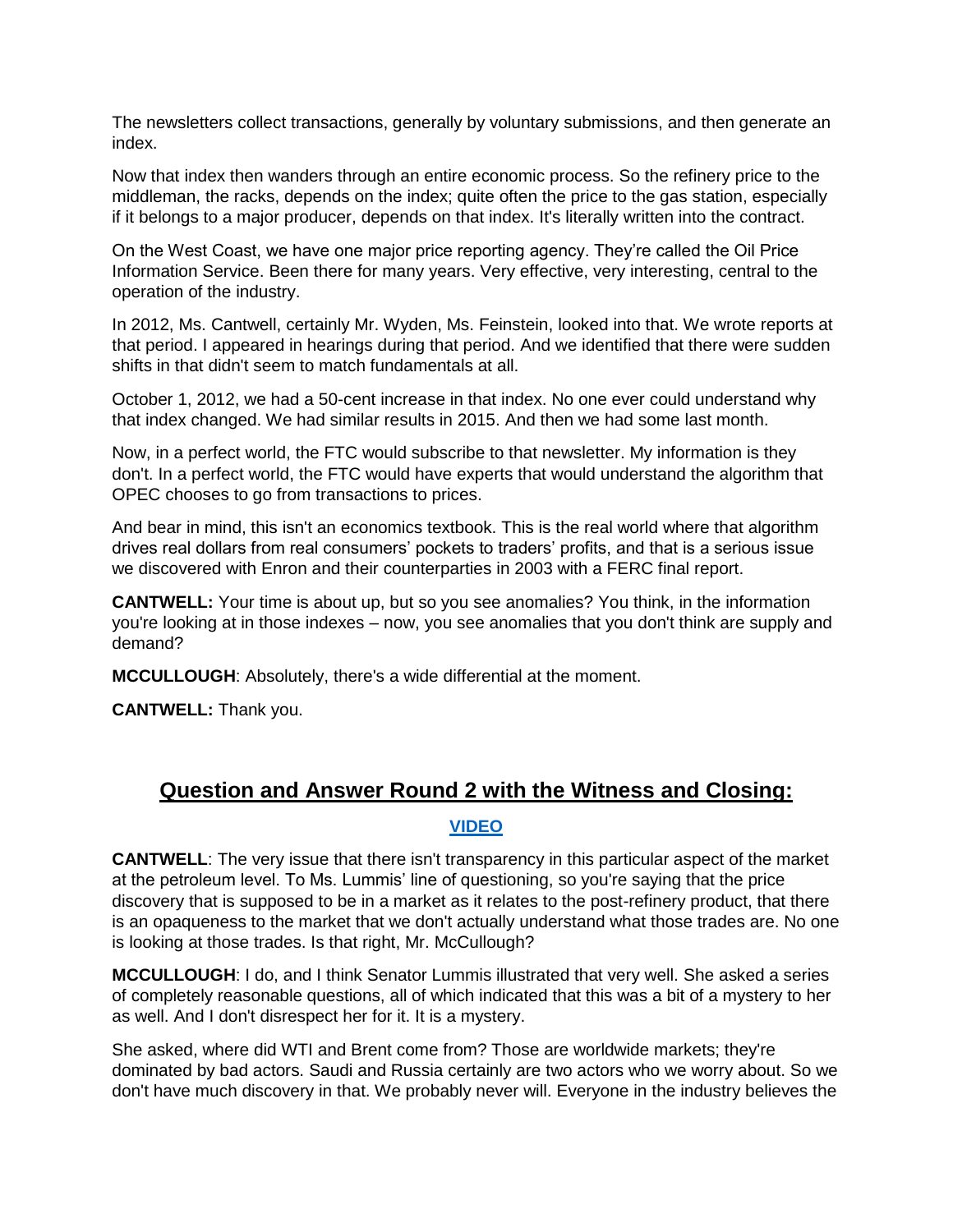Russians and the Saudis are never truthful about their activities. That's fine. But when we get to our shores, we're benefited by knowing more. And with many citizens wondering where these numbers come from, it's well within our abilities to be able to answer it.

I've worked for the FTC on some of the previous investigations. And quite bluntly, they've started from scratch. And that's a terrible place to start. They did not have the data. I've been told, I can't prove it, but I've been told the FTC does not get a copy of the OPUS newsletter. That's disgraceful. I don't know why that would be. They certainly need that, any analyst does. So these are things we can fix very easily. And we can give citizens that answer.

**CANTWELL**: So I'm concerned that in the flavor of today's hearing that people are, it reminds me so much of the Enron discussion. It literally took until we had the traders on a tape saying what they had done. People used all the same things that they're saying today. So the fact is, the FTC doesn't collect or look at this data, is that correct?

**MCCULLOUGH**: Well, they have no way to do it unless they actually go for full bore investigation and subpoenas. And the fact is that the number of documents is enormous. In other contexts, I've been through three and a half million documents on some of these issues. This is not something you pick up one morning in an investigation. This requires ongoing transparency so you know where to look.

The only reason we got through the manipulations on electricity natural gas is that Enron employed some of the most incompetent traders known to man. And if they had not been singing songs about raping customers, and burning fires, possibly we would never have had the political will to get the transparency we have in those markets.

Now, I do not believe there is a single major company in America that would employ traders that stupid ever again, for obvious reasons. But the fact is, we need that. We need it in all of our commodities. We have it in almost all of our commodities, except for this gaping hole in the center in oil and gasoline. Not hard to fix, certainly beneficial.

If Senator Cruz and the other senators here are doubting that there is any, we'll prove it. They'll be right. And I'll be satisfied. But if, as we expect, we do see anomalies, we should get to the bottom and reassure our citizens.

**CANTWELL**: And you see some anomalies that concern you now about the West Coast market?

**MCCULLOUGH**: We certainly [do], when the price kept rising in California and the oil price was falling. That was a unique circumstance. And that didn't happen just one day, that went on for much of March.

**CANTWELL**: The FERC authority that has existed, basically, I believe, has found something like a billion dollars in fines and discouragement. Some of them are the very sector that also was involved in this sector of energy. Are you amazed that it still goes on today?

**MCCULLOUGH**: Not at all. You know, some of these scams are so tempting to a trader that he's willing to take the risk and the returns are enormous. We don't disbar traders for having bad acts. Sometimes they'll be forbidden by the CFTC to trade for a while.

But it's interesting in Texas when we were reviewing a market manipulation issue, and we found an Enron trader playing the same games years later. So there's nothing for it. We just need to